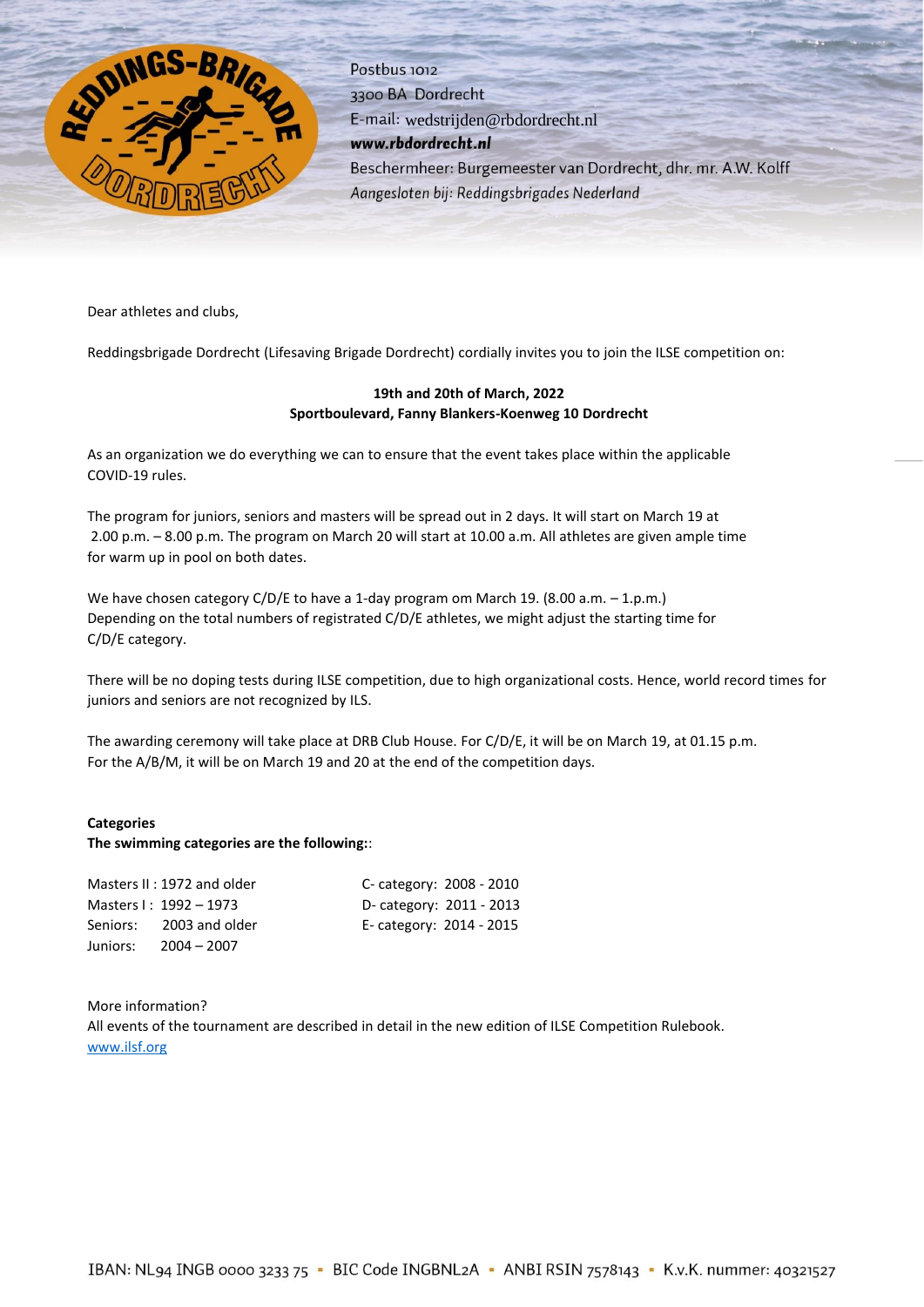#### **Program**

## **Saturday, March 19, C/D/E category**

8.00 – 8.45 a.m.: pool open for warm up.

9.00 a.m. until 01.00 p.m.: competition C/D/E category

## **Competition disciplines:**

- 100m Ringduiken zwemvliezen C
- 50m Ringduiken zwemvliezen D
- 50m Ring vervoeren zwemvliezen E
- 50m Reddingswissel C/D
- 50m Zwemvliezen E
- 50m Ringduiken C/D
- 50m Ring vervoeren E
- 50m Lifesaver C/D/E
- 100m Hindernis C
- 50m Hindernis D/E

## **Saturday, March 19, A/B/M category**

- $1.00 1.45$  p.m.: pool open for warm up.
- 2.00 p.m.: start competition. 8.00 p.m.: dinner (reservation required)

## **Competition disciplines:**

- 200m Obstacle Swim
- 4 x 50m Obstacle Relay
- 100m Rescue Medley
- 100m Manikin Tow with Fins
- 4 x 25m Manikin Carry Relay

#### **Sunday, March 20, A/B/M category**

9.00 a.m. – 9.45 a.m.: pool open for warm up. 10.00 a.m.: start competition. 6 p.m.: end of competition **Competition disciplines:** 200m Super Lifesaver 4 x 50 Rescue Medley Relay 50m Manikin Carry

100m Manikin Carry with Fins